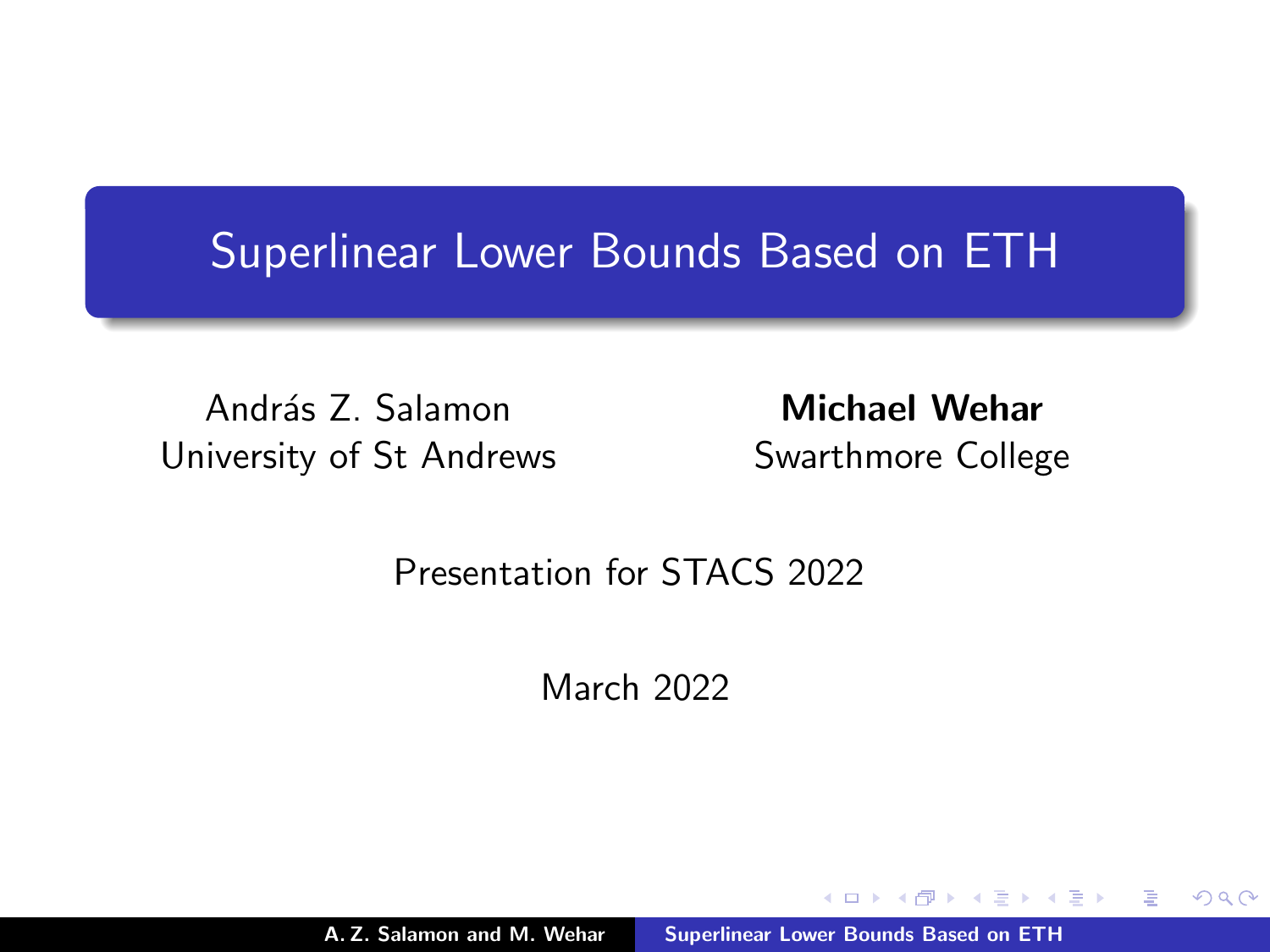- Limited nondeterminism refers to the restriction or bounding of the amount of nondeterminism in a computation.
- We introduce a notion of limited nondeterminism DTIWI( $t(n)$ ,  $w(n)$ ).
- Informally, a language L is in DTIWI( $t(n)$ ,  $w(n)$ ) if there exists a verification language  $V$  for  $L$  such that:
	- $\blacktriangleright \; V \in \mathsf{DTIME}(t(n))$
	- ightharpoonup with length at most  $w(n)$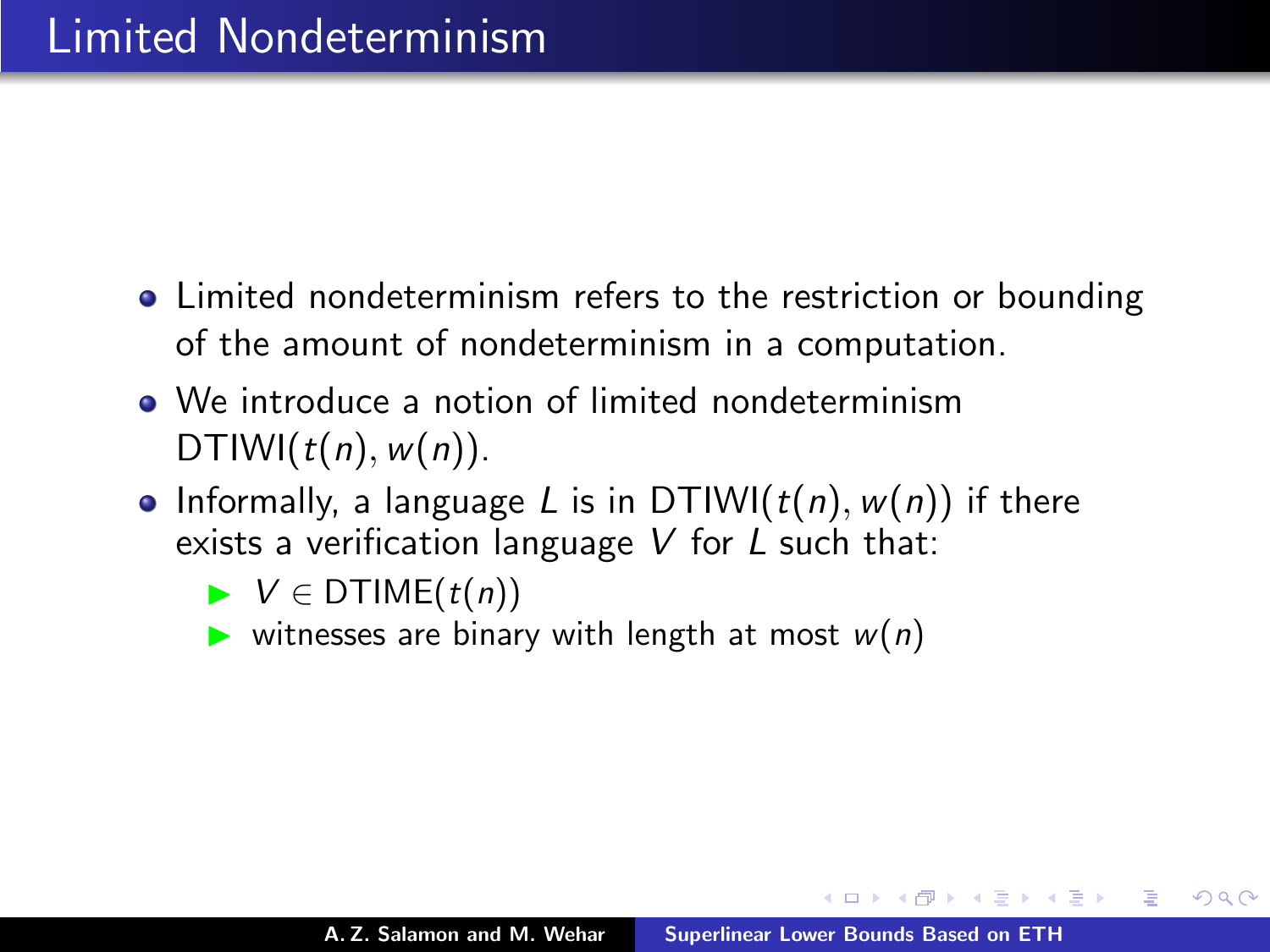- Here are a few important points about this model of limited nondeterminism.
	- $\triangleright$  we consider verifiers and witnesses instead of nondeterministic machines and guesses
	- $\blacktriangleright$  the verifiers are deterministic
	- $\blacktriangleright$  the witnesses are binary
	- $\triangleright$  constant factors matter for witness length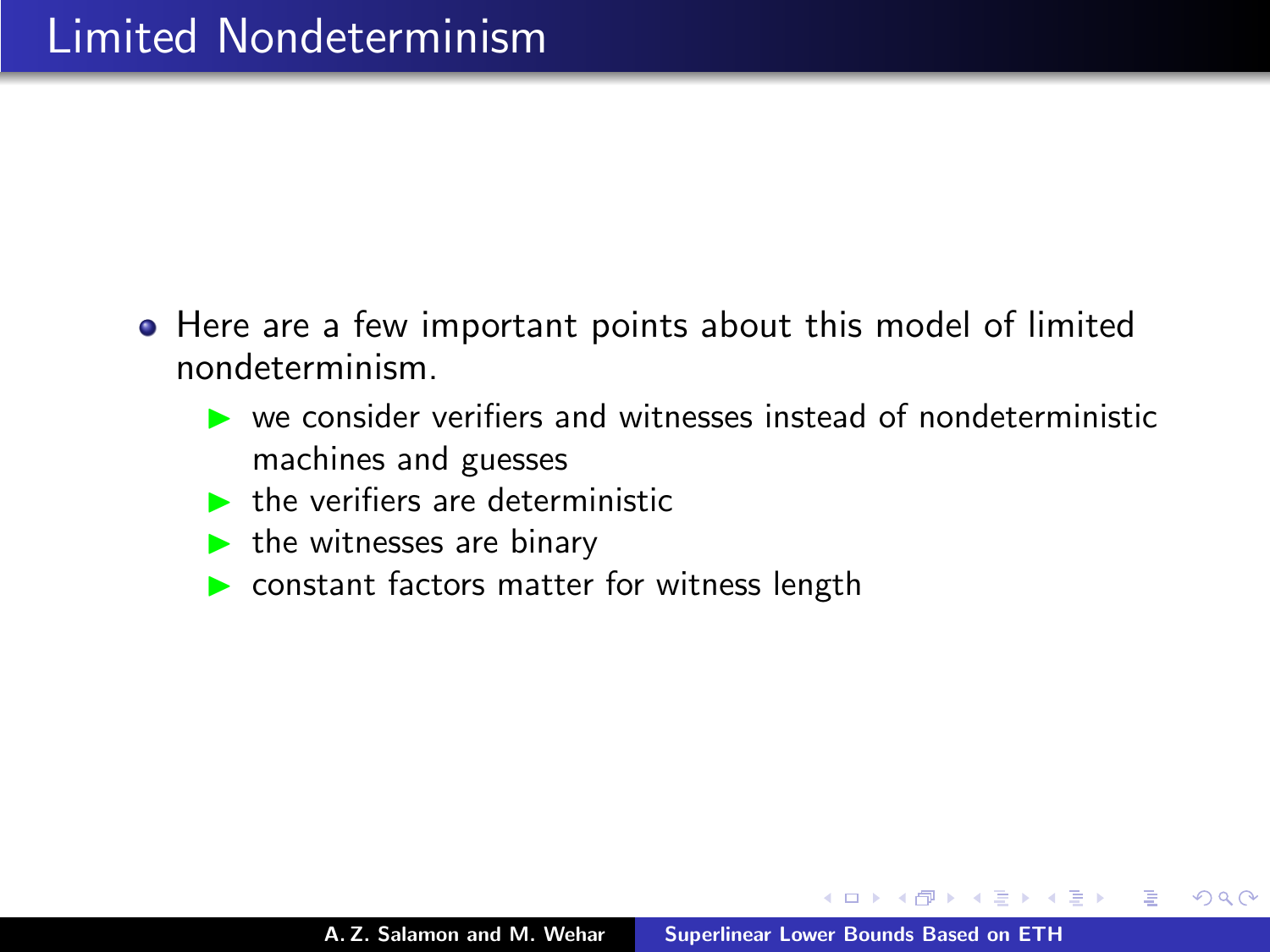- To check if an input string x is in  $L$ , we can check whether x combined with any witness string  $y$  is in the verification language V.
- There is one important property of our model for limited nondeterminism that distinguishes it from others.
- Key Property: Combining x with a witness string y results in a string with the same length as  $x$ .
- $\bullet$  In other words, input strings x have dummy space built into them to be filled in by witness bits from y.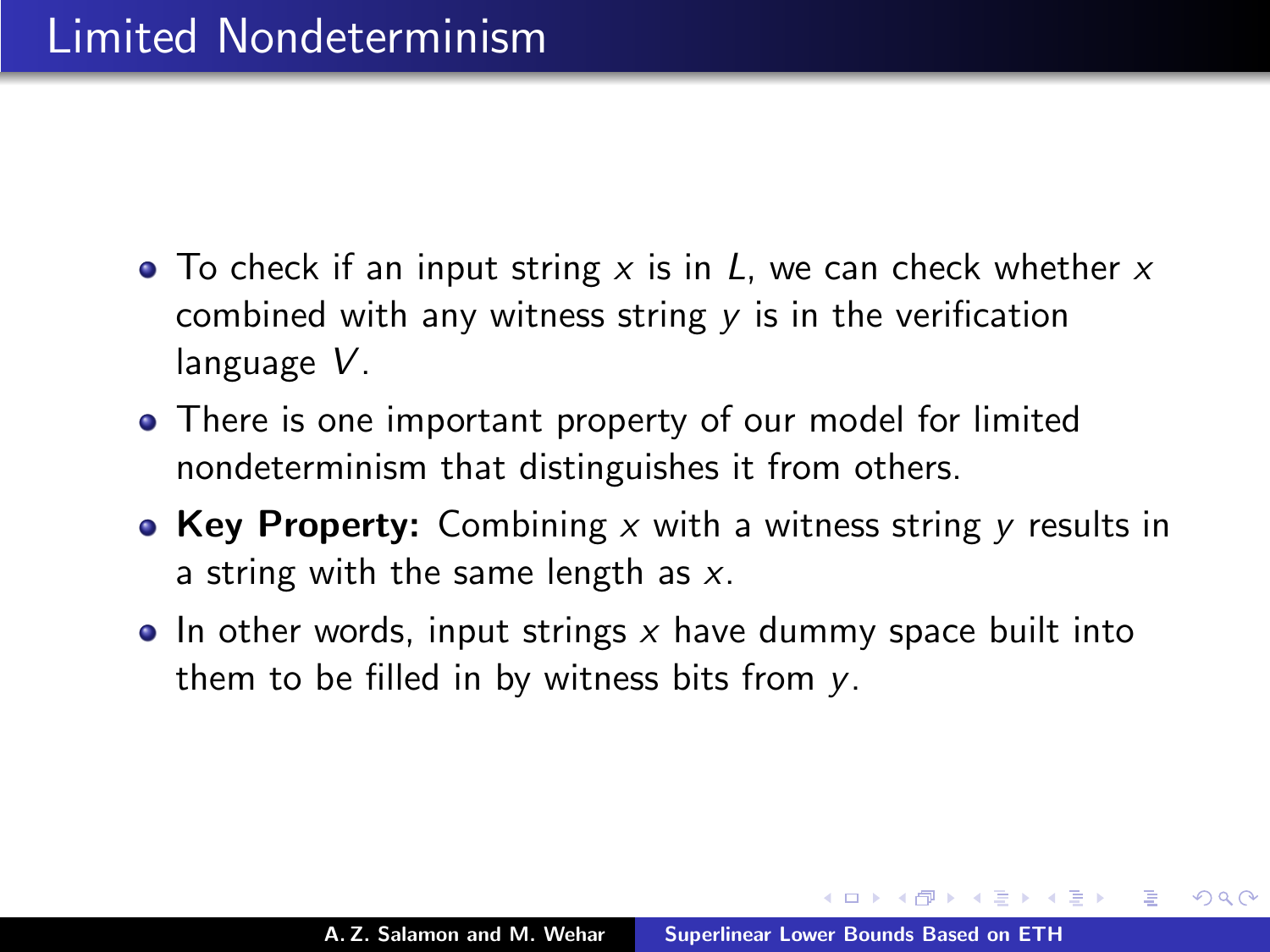- The key property is important because it means that checking if a string of length  $n$  is in L only requires us to check if strings of length  $n$  are in  $V$ .
- Other notions of limited nondeterminism have verifiers that will read in larger strings which makes comparing runtime complexity between  $L$  and its verification language  $V$ complicated and messy!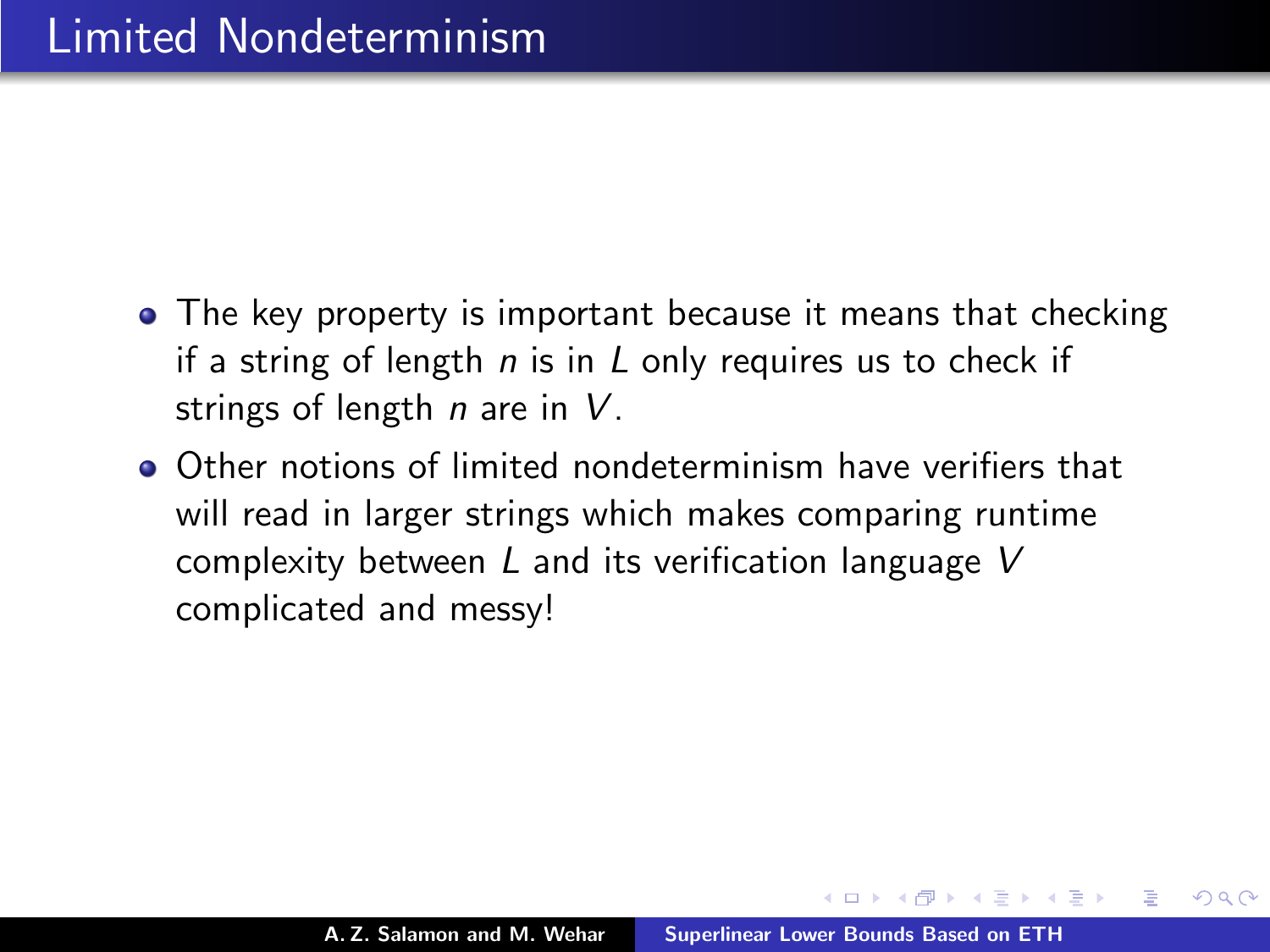- Our primary question is, can we beat brute force search for problems solvable efficiently using limited nondeterminism?
- In particular, we consider the following question.
	- **►** Is DTIWI $(n, \log(n))$   $\subseteq$  DTIME $(n^{\alpha})$  for some  $\alpha < 2$ ?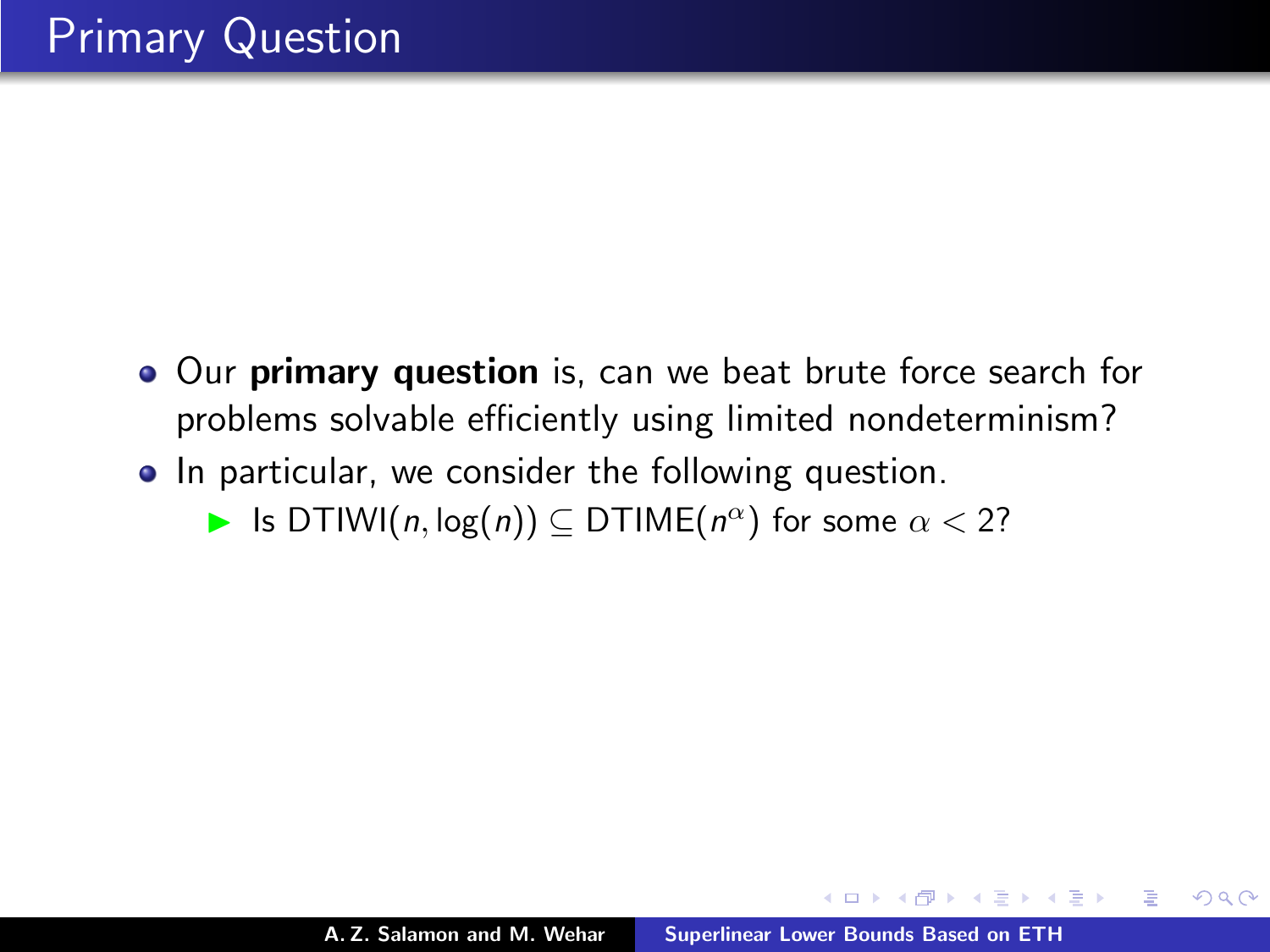- We were unable to resolve this question so we investigated the consequences that would follow if such an  $\alpha$  exists.
- We might expect that:

 $\mathsf{DTIWI}(n, \log(n)) \subseteq \mathsf{DTIME}(n^{\alpha}) \ \longrightarrow \ \mathsf{DTIWI}(n, 2\log(n)) \subseteq \mathsf{DTIME}(n^{2\alpha})$ 

- However, we actually get a better consequence. In particular, we get that DTIWI( $n,2\log(n))\subseteq\mathsf{DTIME}(n^\beta)$  where  $\beta<2\alpha$ assuming that  $\alpha < 2$ .
- How do we accomplish this? Speed-up Theorems!

A + + = + + = +

つくい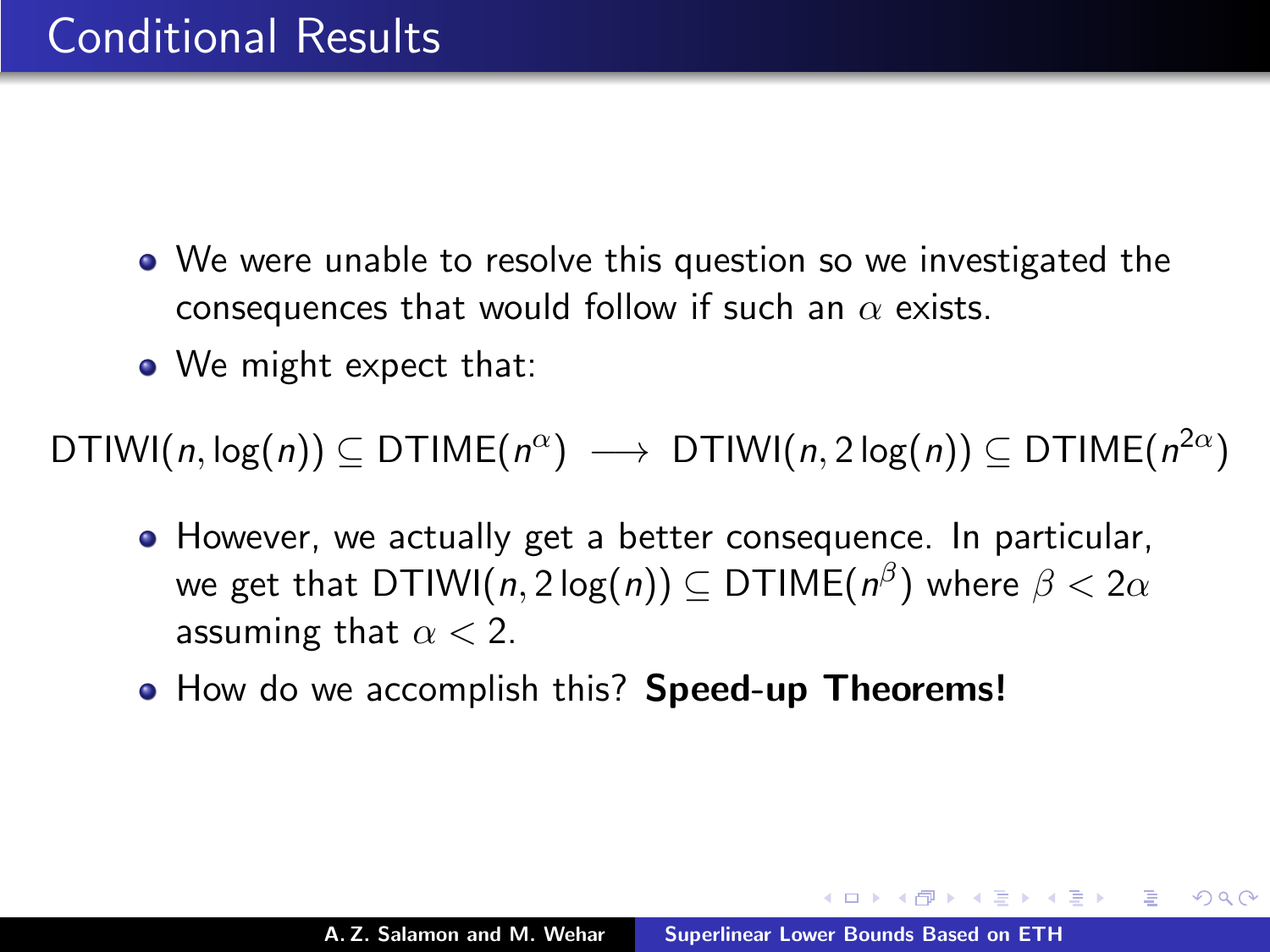• We prove the following Speed-up Theorems.

Theorem (First Speed-up Theorem)

Let  $\alpha$  such that  $1 \leq \alpha < 2$  be given. If

DTIWI $(n, \log(n)) \subseteq$  DTIME $(n^{\alpha})$ ,

then for all  $k \in \mathbb{N}$ , DTIWI $(n, (\Sigma_{i=0}^k \alpha^i) \log(n)) \subseteq \mathsf{DTIME}(n^{\alpha^{k+1}})$ .

**a** Notice that

$$
\lim_{k \to \infty} \frac{\alpha^{k+1}}{\sum_{i=0}^k \alpha^i} = (\alpha - 1) \cdot \lim_{k \to \infty} \frac{\alpha^{k+1}}{\alpha^{k+1} - 1} = \alpha - 1 < 1.
$$

つくい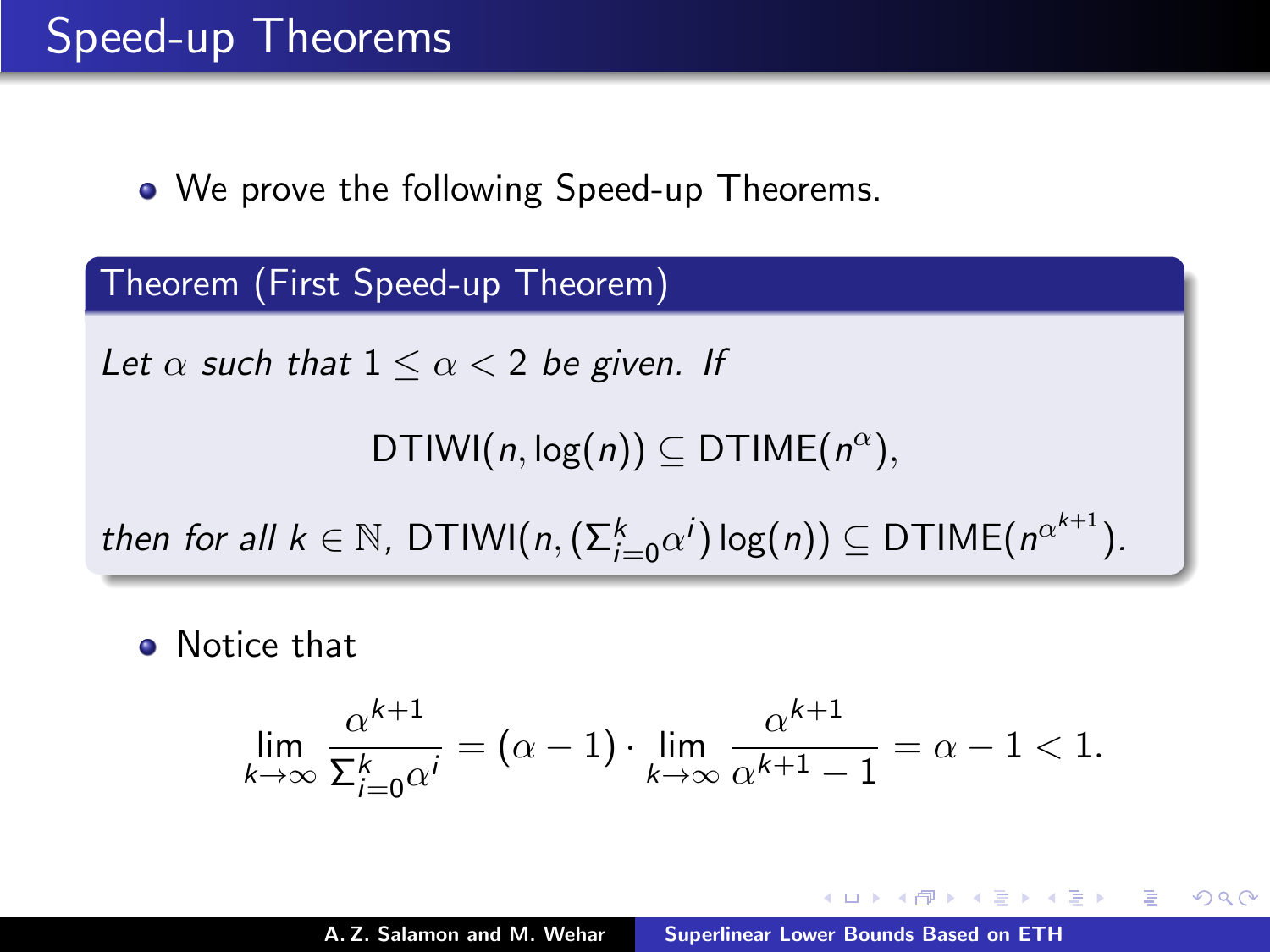### Speed-up Theorems

- Suppose that DTIWI $(n, \log(n)) \subseteq$  DTIME $(n^{\alpha})$ .
- Consider the following.

$$
\text{DTIWI}(n, (1+\alpha)\log(n)) \subseteq \text{DTIWI}(n^{\alpha}, \alpha \log(n)) \qquad (1)
$$
\n
$$
\subseteq \text{DTIME}(n^{\alpha^2}) \qquad (2)
$$

**a** Notice that:

$$
DTIWI(n, 2 log(n)) \subseteq DTIWI(n, (1+\alpha) log(n))
$$
\n
$$
\subseteq DTIME(n^{\alpha^2})
$$
\n
$$
\subseteq DTIME(n^{2\alpha})
$$
\n(5)

K 御 ▶ K 唐 ▶ K 唐 ▶ ...

重

 $2Q$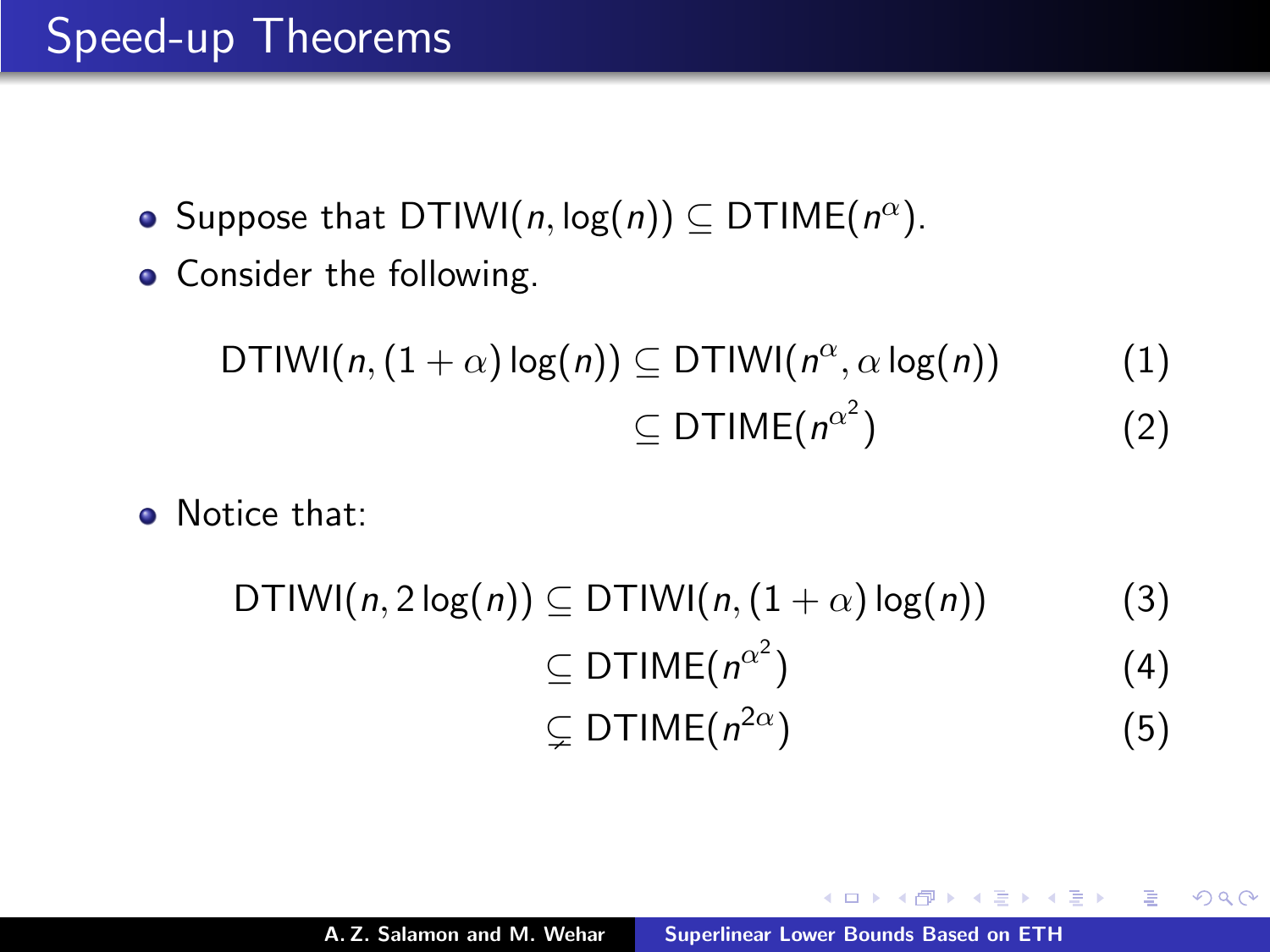## Speed-up Theorems

• Further, consider:

DTIWI(*n*, 
$$
(1 + \alpha + \alpha^2) \log(n)
$$
)  $\subseteq$  DTIWI( $n^{\alpha}$ ,  $(\alpha + \alpha^2) \log(n)$ ) (6)  
 $\subseteq$  DTIWI( $n^{\alpha^2}, \alpha^2 \log(n)$ ) (7)  
 $\subseteq$  DTIME( $n^{\alpha^3}$ ) (8)

- Why does this work? Because we prove two technical lemmas showing the following.
- If DTIWI $(t(n), w(n)) \subseteq$  DTIME $(t'(n))$ , then:
	- ▶ DTIWI( $t(n)$ ,  $w(n) + w'(n)$ )  $\subseteq$  DTIWI( $t'(n)$ ,  $w'(n)$ ) [translating witness into time]
	- $\blacktriangleright$  DTIWI( $t(f(n)), w(f(n))) \subseteq$  DTIME( $t'(f(n)))$  [padding]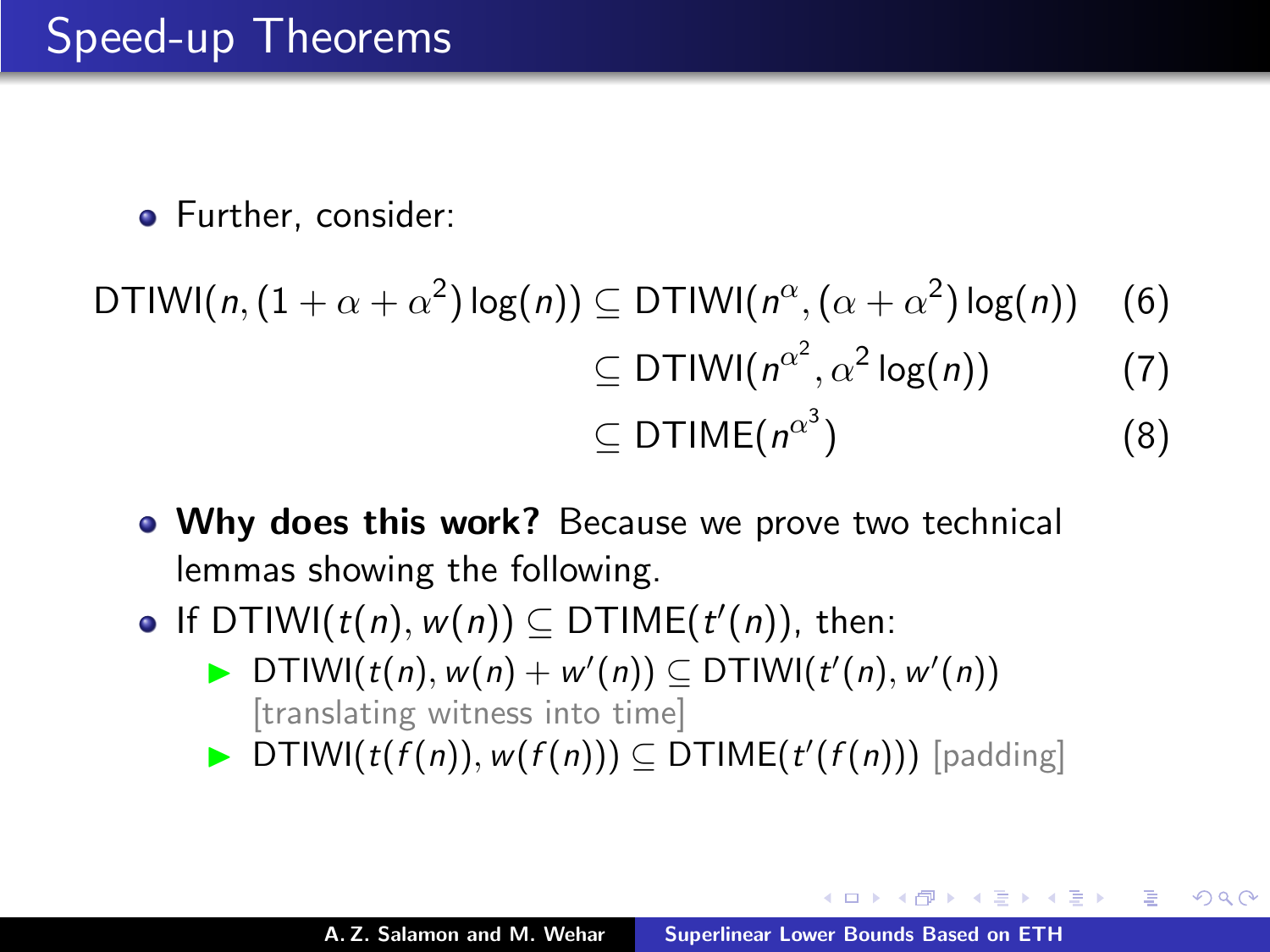Theorem (Second Speed-up Theorem)

Let well-computable  $g(n)$  and  $\alpha$  such that  $1 < \alpha < 2$  be given. If

 $DTIWI(n, log(n)) \subseteq DTIME(n^{\alpha}), then$ 

 $(\forall \varepsilon > 0)$  DTIWI(poly $(n), g(n)) \subseteq$  DTIME $(2^{(1+\varepsilon)\cdot (\alpha-1)\cdot g(n)}).$ 

This follows from the First Speed-up Theorem combined with the padding lemma.

つくい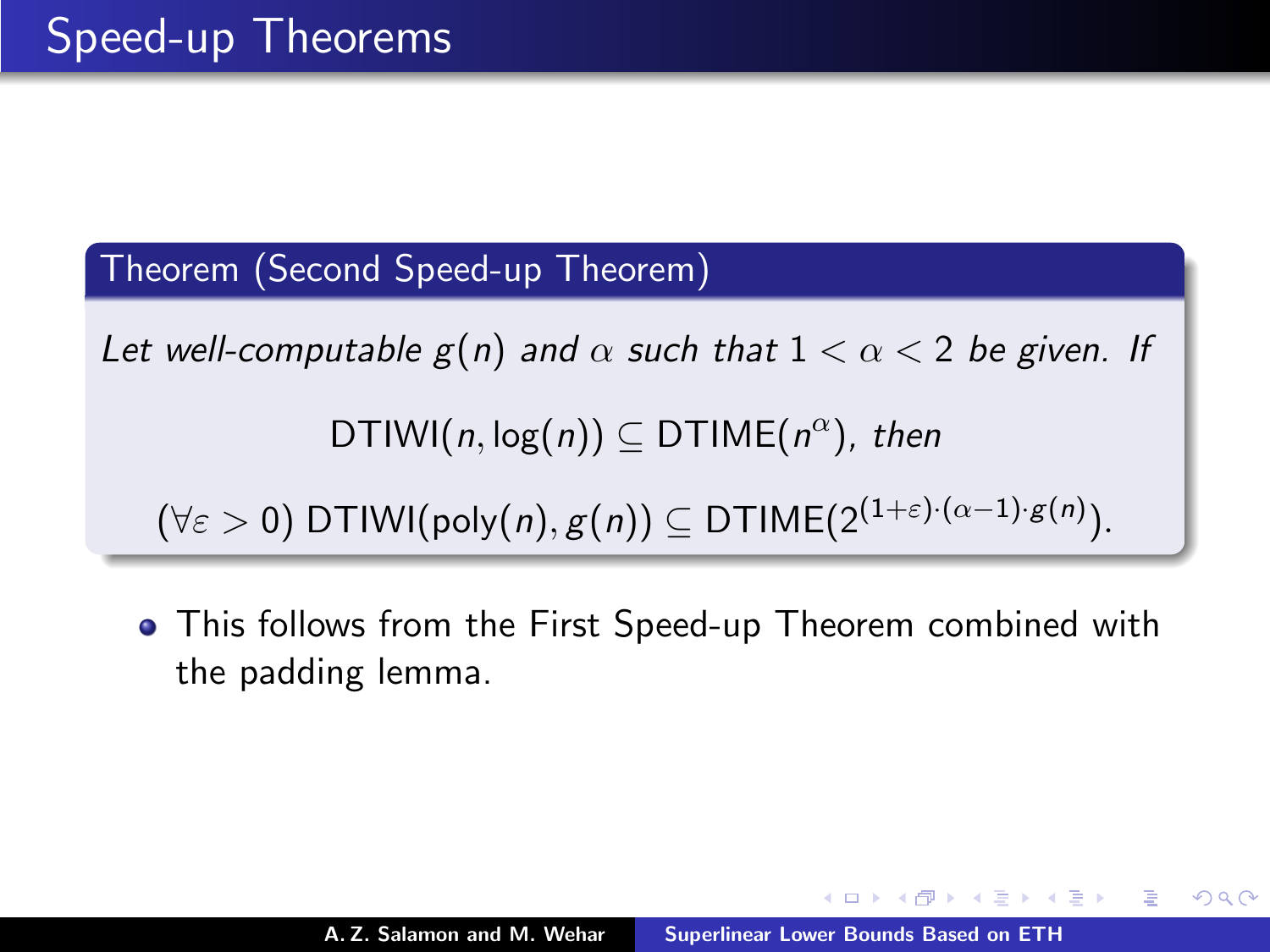#### Theorem (Third Speed-up Theorem)

If for all  $\alpha > 1$ ,

```
DTIWI(n, \log(n)) \subseteq DTIME(n^{\alpha}),
```
then for all  $c \in \mathbb{N}$  and all  $\alpha > 1$ .

DTIWI $(n, c \cdot \log(n)) \subseteq$  DTIME $(n^{\alpha})$ .

• This follows from the First Speed-up Theorem by choosing sufficiently small  $\alpha$  and sufficiently large k.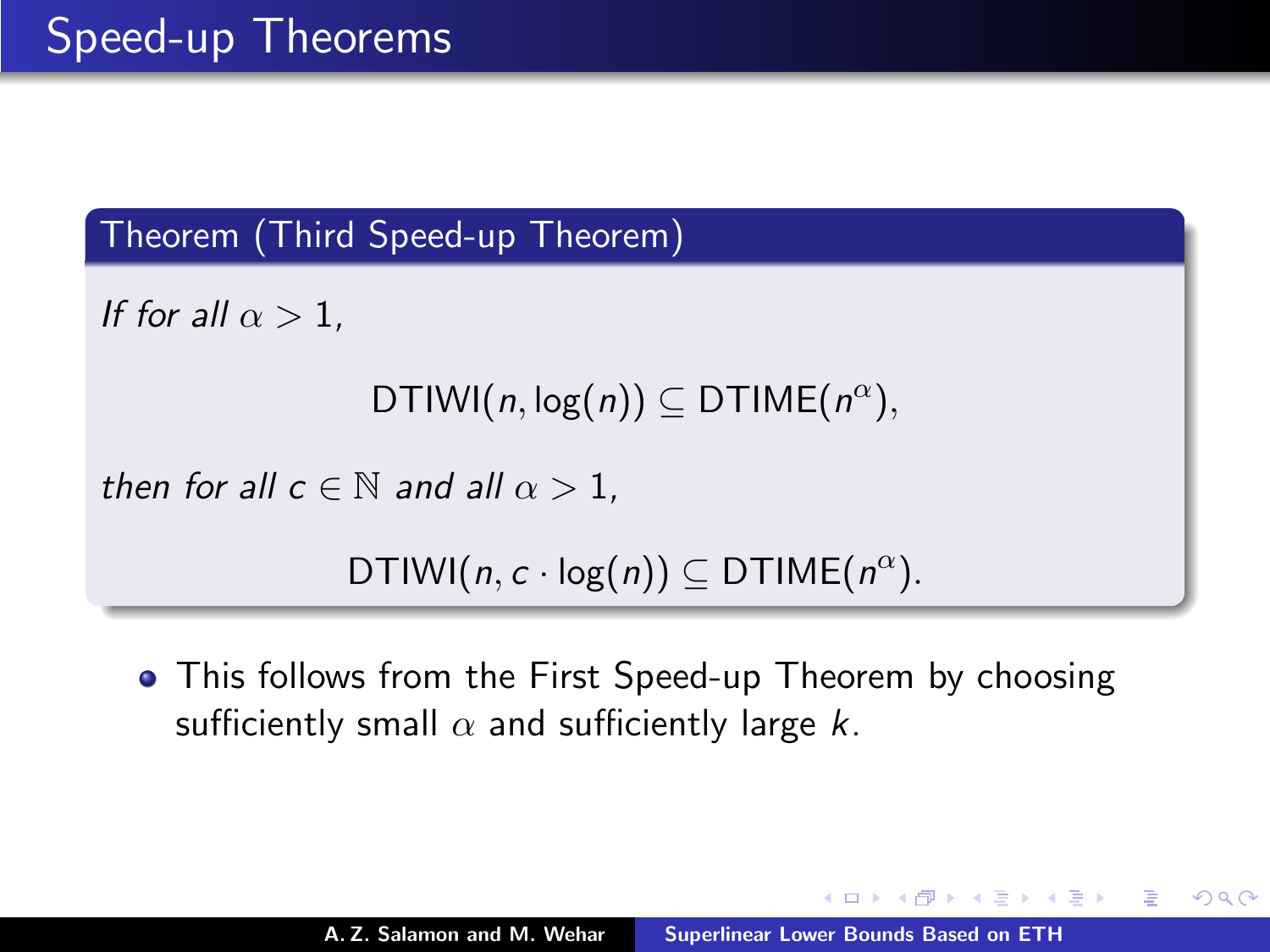- We investigated whether we can beat brute force search for problems solvable efficiently using limited nondeterminism.
- Our Speed-up Theorems showed that slightly faster algorithms for problems with small witnesses can translate to significantly faster algorithms for problems with larger witnesses.
- In our paper, we further connect these results to log-CircuitSAT, k-Clique, and the Exponential Time Hypothesis (ETH).

4 桐 ト 4 三 ト 4 三 ト